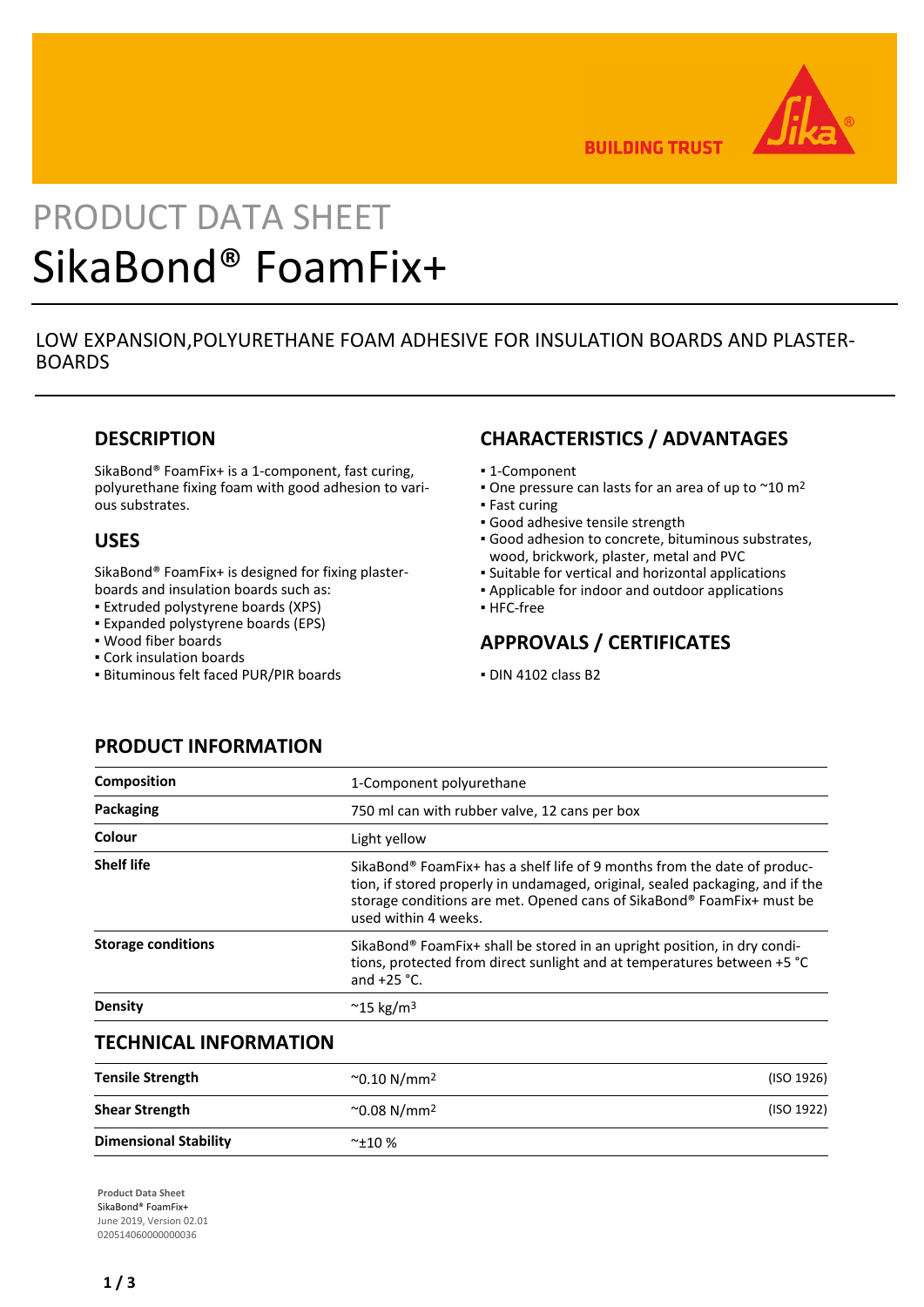## **APPLICATION INFORMATION**

| Yield                          | 750 ml can of SikaBond® FoamFix+                                                                                            | $\approx$ 10 m <sup>2</sup> , styrofoam plate fixing<br>~30 m, straw cross-section 30 x 30<br><sub>mm</sub> |  |
|--------------------------------|-----------------------------------------------------------------------------------------------------------------------------|-------------------------------------------------------------------------------------------------------------|--|
|                                | Consumption can be regulated by adjusting the pressure on the trigger.                                                      |                                                                                                             |  |
| <b>Ambient Air Temperature</b> | Optimum<br>Permissable                                                                                                      | +18 °C min. $/$ +25 °C max.<br>+5 °C min. / +30 °C max.                                                     |  |
| <b>Relative Air Humidity</b>   | 30 % min. / 95 % max.                                                                                                       |                                                                                                             |  |
| <b>Substrate Temperature</b>   | Optimum<br>Permissable                                                                                                      | +18 °C min. $/$ +25 °C max.<br>+5 °C min. $/$ +30 °C max.                                                   |  |
| <b>Cutting Time</b>            | $\sim$ 12 min (after which a 20 mm bead of SikaBond® FoamFix+ can be cut).<br>SikaBond® FoamFix+ is fully cured after 12 h. |                                                                                                             |  |
| <b>Tack free time</b>          | $\sim$ 7 min                                                                                                                |                                                                                                             |  |

## **APPLICATION INSTRUCTIONS**

For the application of SikaBond® FoamFix+ all generally accepted rules of building and construction apply.

#### **SUBSTRATE PREPARATION**

The substrate must be clean, sound and homogeneous, free from oils, grease, dust and loose or friable particles. Paint, cement laitance and other poorly adhering contaminants must be removed. SikaBond® FoamFix+ adheres without primers and/or activators. Pre-dampen the substrate with clean water, this ensures that the foam cures properly and also prevents secondary foam expansion.

#### **APPLICATION METHOD / TOOLS**

Shake the SikaBond® FoamFix+ can well for minimum 20 seconds before use. Repeat shaking after long interruptions of use. Screw the nozzle firmly into place without pressing the trigger or the valve. The amount of expanding foam extruded can be regulated by applying more or less pressure on the trigger. All building elements must be temporarily fixed until the foam has fully cured.

Apply at least 3 beads of SikaBond® FoamFix+ onto the insulation board or directly onto the substrate and wait for ~4−6 minutes before pressing the insulation board against the substrate. The curing time of Sika-Bond® FoamFix+ depends on the temperature and the humidity conditions. Therefore, it is recommended to perform a pre-test to determine the specific curing time before the final application.

If necessary, fill the gaps between the edges of panels with SikaBond® FoamFix+ as well. Once cured excess foam can be cut away with a knife or ground away with a rasp.

#### **CLEANING OF EQUIPMENT**

Clean all tools and application equipment immediately with Sika Boom®-Cleaner and/or Sika® Remover-208. Once cured, residual material can only be removed mechanically.

## **FURTHER INFORMATION**

▪ Safety Data Sheet

## **IMPORTANT CONSIDERATIONS**

- **The minimum can temperature for application must** be +10 °C.
- In order to get a good quality foam, the can temperature should not vary more than 10 °C from the ambient temperature.
- Protect the can from direct sunlight and temperat-▪ ures above +50 °C (danger of explosion).
- For correct curing of the foam, moisture is necessary.
- Applying insufficient moisture may lead to sub-▪ sequent unintended foam expansion (post expansion).
- Do not use on polyethylene (PE), polypropylene (PP), polytetrafluoroethylene (PTFE / Teflon), and silicone, oil, grease and other separating agents.
- SikaBond® FoamFix+ is not resistant to UV light.
- SikaBond® FoamFix+ is not designed to fill large voids but may fill small imperfections in the substrate.
- Read all safety and technical recommendations which are printed on the SikaBond® FoamFix+ can.

# **BASIS OF PRODUCT DATA**

All technical data stated in this Product Data Sheet are based on laboratory tests. Actual measured data may vary due to circumstances beyond our control.

**BUILDING TRUST** 

**Product Data Sheet** SikaBond® FoamFix+ June 2019, Version 02.01 020514060000000036